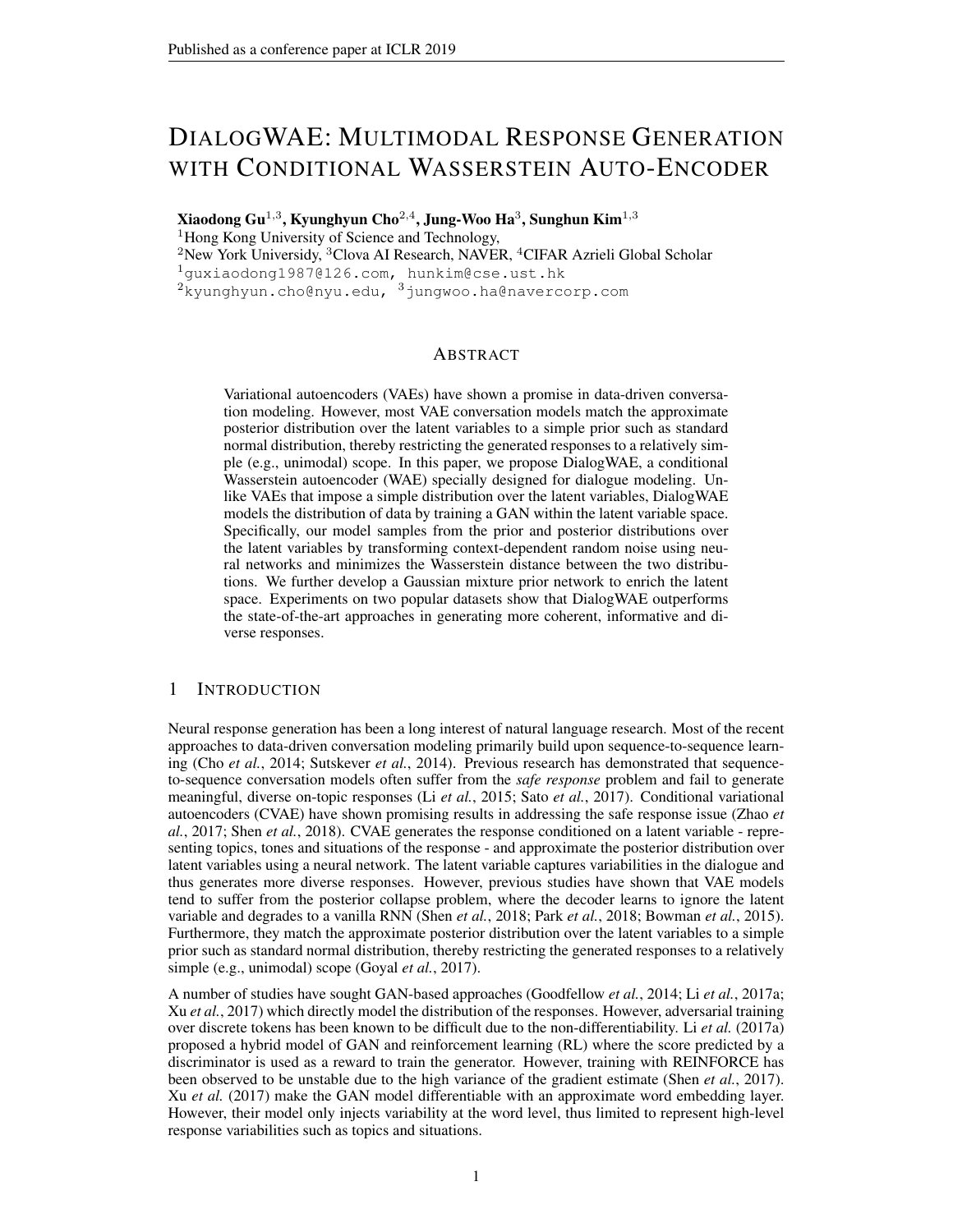In this paper, we propose DialogWAE, a novel variant of GAN for neural conversation modeling. Unlike VAE conversation models that impose a simple distribution over latent variables, DialogWAE models the data distribution by training a GAN within the latent variable space. Specifically, it samples from the prior and posterior distributions over the latent variables by transforming contextdependent random noise with neural networks, and minimizes the Wasserstein distance (Arjovsky *et al.*, 2017) between the prior and the approximate posterior distributions. Furthermore, our model takes into account a multimodal<sup>1</sup> nature of responses by using a Gaussian mixture prior network. Adversarial training with the Gaussian mixture prior network enables DialogWAE to capture a richer latent space, yielding more coherent, informative and diverse responses.

Our main contributions are two-fold: (1) A novel GAN-based model for neural dialogue modeling, which employs GAN to generate samples of latent variables. (2) A Gaussian mixture prior network to sample random noise from a multimodal prior distribution. To the best of our knowledge, the proposed DialogWAE is the first GAN conversation model that exploits multimodal latent structures.

We evaluate our model on two benchmark datasets, SwitchBoard (Godfrey and Holliman, 1997) and DailyDialog (Li *et al.*, 2017b). The results demonstrate that our model substantially outperforms the state-of-the-art methods in terms of BLEU, word embedding similarity, and distinct. Furthermore, we highlight how the GAN architecture with a Gaussian mixture prior network facilitates the generation of more diverse and informative responses.

# 2 RELATED WORK

Encoder-decoder variants To address the "safe response" problem of the naive encoder-decoder conversation model, a number of variants have been proposed. Li *et al.* (2015) proposed a diversitypromoting objective function to encourage more various responses. Sato *et al.* (2017) propose to incorporate various types of situations behind conversations when encoding utterances and decoding their responses, respectively. Xing *et al.* (2017) incorporate topic information into the sequence-tosequence framework to generate informative and interesting responses. Our work is different from the aforementioned studies, as it does not rely on extra information such as situations and topics.

VAE conversation models The variational autoencoder (VAE) (Kingma and Welling, 2014) is among the most popular frameworks for dialogue modeling (Zhao *et al.*, 2017; Shen *et al.*, 2018; Park *et al.*, 2018). Serban *et al.* (2017) propose VHRED, a hierarchical latent variable sequenceto-sequence model that explicitly models multiple levels of variability in the responses. A main challenge for the VAE conversation models is the so-called "posterior collapse". To alleviate the problem, Zhao *et al.* (2017) introduce an auxiliary bag-of-words loss to the decoder. They further incorporate extra dialogue information such as dialogue acts and speaker profiles. Shen *et al.* (2018) propose a collaborative CVAE model which samples the latent variable by transforming a Gaussian noise using neural networks and matches the prior and posterior distributions of the Gaussian noise with KL divergence. Park *et al.* (2018) propose a variational hierarchical conversation RNN (VHCR) which incorporates a hierarchical structure to latent variables. DialogWAE addresses the limitation of VAE conversation models by using a GAN architecture in the latent space.

GAN conversation models Although GAN/CGAN has shown great success in image generation, adapting it to natural dialog generators is a non-trivial task. This is due to the non-differentiable nature of natural language tokens (Shen *et al.*, 2017; Xu *et al.*, 2017). Li *et al.* (2017a) address this problem by combining GAN with Reinforcement Learning (RL) where the discriminator predicts a reward to optimize the generator. However, training with REINFORCE can be unstable due to the high variance of the sampled gradient (Shen *et al.*, 2017). Xu *et al.* (2017) make the sequenceto-sequence GAN differentiable by directly multiplying the word probabilities obtained from the decoder to the corresponding word vectors, yielding an approximately vectorized representation of the target sequence. However, their approach injects diversity in the word level rather than the level of the whole responses. DialogWAE differs from exiting GAN conversation models in that it shapes the distribution of responses in a high level latent space rather than direct tokens and does not rely on RL where the gradient variances are large.

 $<sup>1</sup>A$  multimodal distribution is a continuous probability distribution with two or more modes.</sup>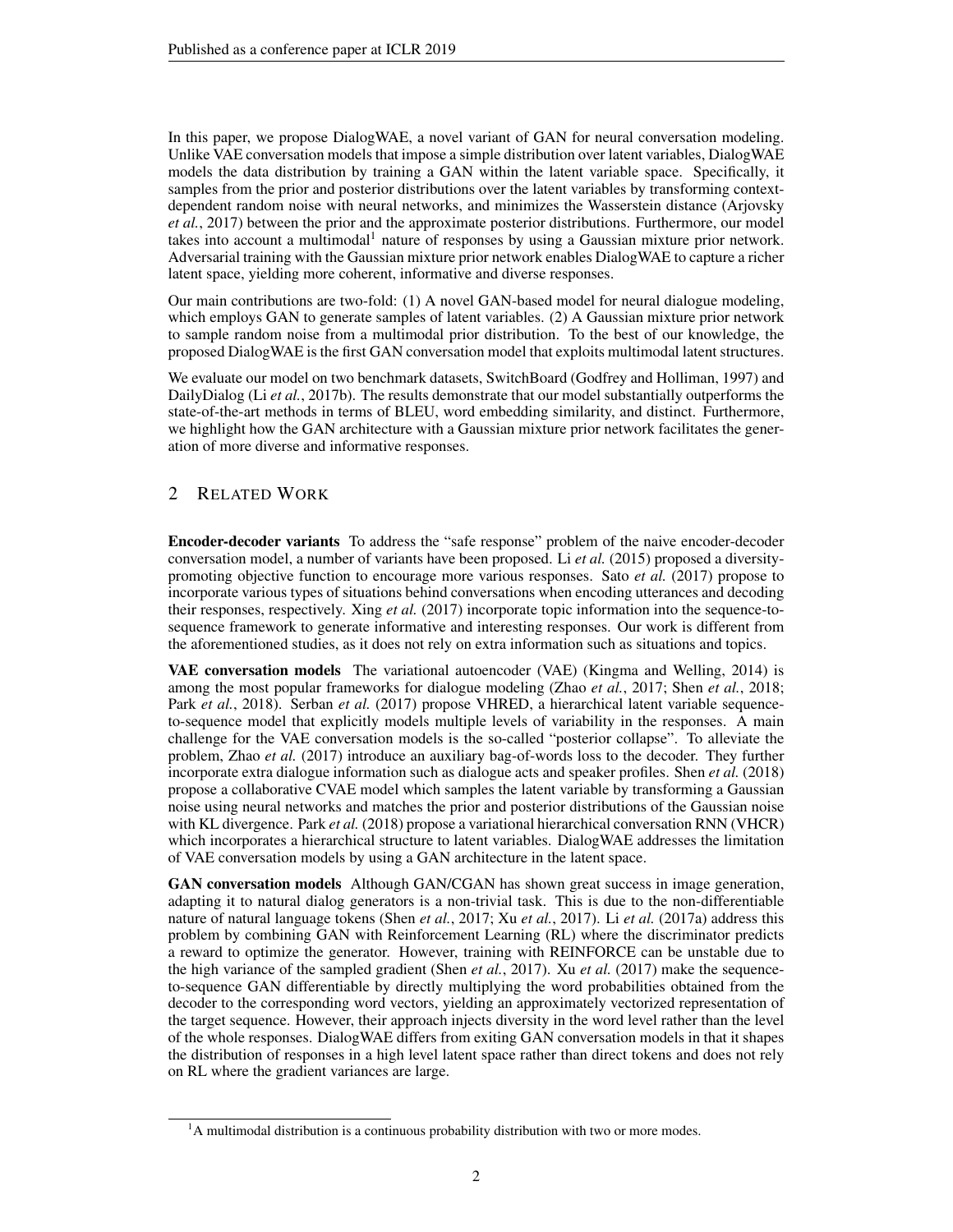## 3 PROPOSED APPROACH

#### 3.1 PROBLEM STATEMENT

Let  $d=[u_1, ..., u_k]$  denote a dialogue of k utterances where  $u_i=[w_1, ..., w_{|u_i|}]$  represents an utterance and  $w_n$  denotes the *n*-th word in  $u_i$ . Let  $c=[u_1, ..., u_{k-1}]$  denote a dialogue context, the k-1 historical utterances, and  $x=u_k$  be a response which means the next utterance. Our goal is to estimate the conditional distribution  $p_{\theta}(x|c)$ .

As  $x$  and  $c$  are sequences of discrete tokens, it is non-trivial to find a direct coupling between them. Instead, we introduce a continuous latent variable  $z$  that represents the high-level representation of the response. The response generation can be viewed as a two-step procedure, where a latent variable z is sampled from a distribution  $p_{\theta}(z|c)$  on a latent space Z, and then the response x is decoded from z with  $p_{\theta}(x|z, c)$ . Under this model, the likelihood of a response is

$$
p_{\theta}(x|c) = \int_{z} p(x|c, z)p(z|c) d_z.
$$
 (1)

The exact log-probability is difficult to compute since it is intractable to marginalize out  $z$ . Therefore, we approximate the posterior distribution of z as  $q_{\phi}(z|x, c)$  which can be computed by a neural network named *recognition network*. Using this approximate posterior, we can instead compute the evidence lower bound (ELBO):

$$
\log p_{\theta}(x|c) = \log \int_{z} p(x|c, z) p(z|c) d_z
$$
  
\n
$$
\geq \ell(x, c) = \mathbf{E}_{z \sim q_{\phi}(z|x, c)} [\log p_{\psi}(x|c, z)] - \text{KL}(q_{\phi}(z|x, c) || p(z|c)),
$$
\n(2)

where  $p(z|c)$  represents the prior distribution of z given c and can be modeled with a neural network named *prior network*.

#### 3.2 CONDITIONAL WASSERSTEIN AUTO-ENCODERS FOR DIALOGUE MODELING

The conventional VAE conversation models assume that the latent variable  $z$  follows a simple prior distribution such as the normal distribution. However, the latent space of real responses is more complicated and difficult to be estimated with such a simple distribution. This often leads to the posterior collapse problem (Shen *et al.*, 2018).

Inspired by GAN and the adversarial auto-encoder (AAE) (Makhzani *et al.*, 2015; Tolstikhin *et al.*, 2017; Zhao *et al.*, 2018), we model the distribution of  $z$  by training a GAN within the latent space. We sample from the prior and posterior over the latent variables by transforming random noise  $\epsilon$ using neural networks. Specifically, the prior sample  $\tilde{z} \sim p_\theta(z|c)$  is generated by a generator G from context-dependent random noise  $\tilde{\epsilon}$ , while the approximate posterior sample  $z \sim q_{\phi}(z|c, x)$  is generated by a generator Q from context-dependent random noise  $\epsilon$ . Both  $\tilde{\epsilon}$  and  $\epsilon$  are drawn from a normal distribution whose mean and covariance matrix (assumed diagonal) are computed from  $c$ with feed-forward neural networks, *prior network* and *recognition network*, respectively:

$$
\tilde{z} = G_{\theta}(\tilde{\epsilon}), \quad \tilde{\epsilon} \sim \mathcal{N}(\epsilon; \tilde{\mu}, \tilde{\sigma}^2 I), \quad \begin{bmatrix} \tilde{\mu} \\ \log \tilde{\sigma}^2 \end{bmatrix} = \tilde{W} f_{\theta}(c) + \tilde{b} \tag{3}
$$

$$
z = Q_{\phi}(\epsilon), \quad \epsilon \sim \mathcal{N}(\epsilon; \mu, \sigma^2 I), \quad \begin{bmatrix} \mu \\ \log \sigma^2 \end{bmatrix} = W g_{\phi}(\begin{bmatrix} x \\ c \end{bmatrix}) + b,\tag{4}
$$

where  $f_{\theta}(\cdot)$  and  $g_{\phi}(\cdot)$  are feed-forward neural networks. Our goal is to minimize the divergence between  $p_{\theta}(z|c)$  and  $q_{\phi}(z|x, c)$  while maximizing the log-probability of a reconstructed response from z. We thus solve the following problem:

$$
\min_{\theta,\phi,\psi} -E_{q_{\phi}(z|x,c)} \log p_{\psi}(x|z,c) + W(q_{\phi}(z|x,c)||p_{\theta}(z|c)),\tag{5}
$$

where  $p_{\theta}(z|c)$  and  $q_{\phi}(z|x, c)$  are neural networks implementing Equations 3 and 4, respectively.  $p_{\psi}(x|z, c)$  is a decoder. W(·||·) represents the Wasserstein distance between these two distributions (Arjovsky *et al.*, 2017). We choose the Wasserstein distance as the divergence since the WGAN has been shown to produce good results in text generation (Zhao *et al.*, 2018).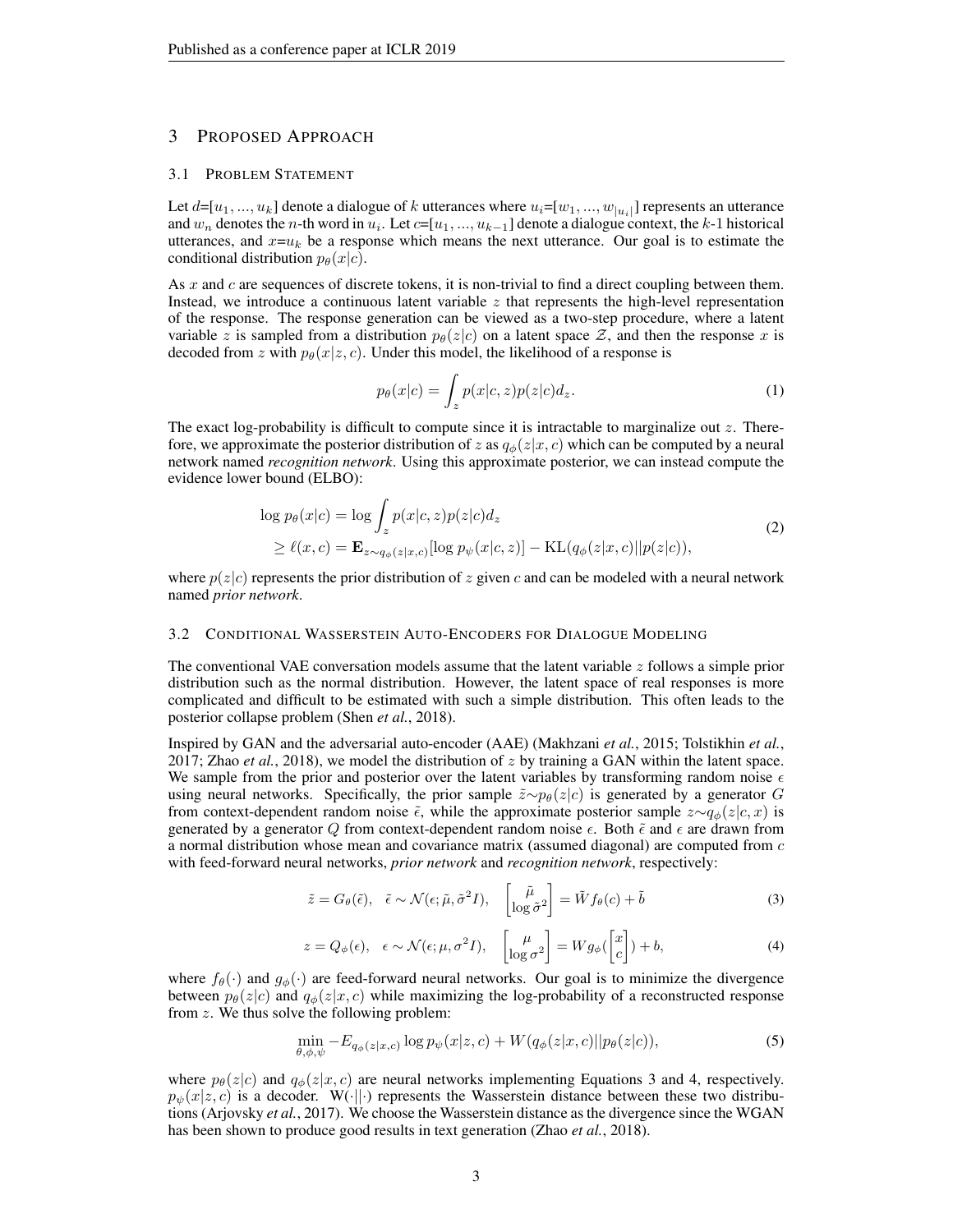

Figure 1: Architecture of DialogWAE

Figure 1 illustrates an overview of our model. The *utterance encoder* (RNN) transforms each utterance (including the response x) in the dialogue into a real-valued vector. For the  $i$ -th utterance in the context, the *context encoder* (RNN) takes as input the concatenation of its encoding vector and the conversation floor (1 if the utterance is from the speaker of the response, otherwise 0) and computes its hidden state  $h_i^{ctx}$ . The final hidden state of the context encoder is used as the context representation.

At generation time, the model draws a random noise  $\tilde{\epsilon}$  from the *prior network* (PriNet) which transforms c through a feed-forward network followed by two matrix multiplications which result in the mean and diagonal covariance, respectively. Then, the generator G generates a sample of latent variable  $\tilde{z}$  from the noise through a feed-forward network. The *decoder* RNN decodes the generated  $\tilde{z}$  into a response.

At training time, the model infers the posterior distribution of the latent variable conditioned on the context c and the response x. The *recognition network* (RecNet) takes as input the concatenation of both  $x$  and  $c$  and transforms them through a feed-forward network followed by two matrix multiplications which define the normal mean and diagonal covariance, respectively. A Gaussian noise  $\epsilon$ is drawn from the recognition network with the re-parametrization trick. Then, the *generator* Q transforms the Gaussian noise  $\epsilon$  into a sample of latent variable z through a feed-forward network. The response *decoder* (RNN) computes the reconstruction loss:

$$
\mathcal{L}_{rec} = -E_{z=Q(\epsilon),\ \epsilon \sim \text{RecNet}(x,c)} \log p_{\psi}(x|c,z)
$$
 (6)

We match the approximate posterior with the prior distributions of  $z$  by introducing an adversarial discriminator D which tells apart the prior samples from posterior samples. D is implemented as a feed-forward neural network which takes as input the concatenation of  $z$  and  $c$  and outputs a real value. We train D by minimizing the discriminator loss:

$$
\mathcal{L}_{disc} = E_{\epsilon \sim \text{RecNet}(x, c)}[D(Q(\epsilon), c)] - E_{\tilde{\epsilon} \sim \text{PriNet}(c)}[D(G(\tilde{\epsilon}), c)] \tag{7}
$$

#### 3.3 MULTIMODAL RESPONSE GENERATION WITH A GAUSSIAN MIXTURE PRIOR NETWORK

It is a usual practice for the prior distribution in the AAE architecture to be a normal distribution. However, responses often have a multimodal nature reflecting many equally possible situations (Sato *et al.*, 2017), topics and sentiments. A random noise with normal distribution could restrict the generator to output a latent space with a single dominant mode due to the unimodal nature of Gaussian distribution. Consequently, the generated responses could follow simple prototypes.

To capture multiple modes in the probability distribution over the latent variable, we further propose to use a distribution that explicitly defines more than one mode. Each time, the noise to generate the latent variable is selected from one of the modes. To achieve so, we make the prior network to capture a mixture of Gaussian distributions, namely,  $\text{GMM}(\{\pi_k, \mu_k, \sigma_k^2 I\}_{k=1}^K)$ , where  $\pi_k$ ,  $\mu_k$  and  $\sigma_k$  are parameters of the k-th component. This allows it to learn a multimodal manifold in the latent variable space in a two-step generation process – first choosing a component k with  $\pi_k$ , and then sampling Gaussian noise within the selected component:

$$
p(\epsilon|c) = \sum_{k=1}^{K} v_k \mathcal{N}(\epsilon; \mu_k, \sigma_k^2 I), \tag{8}
$$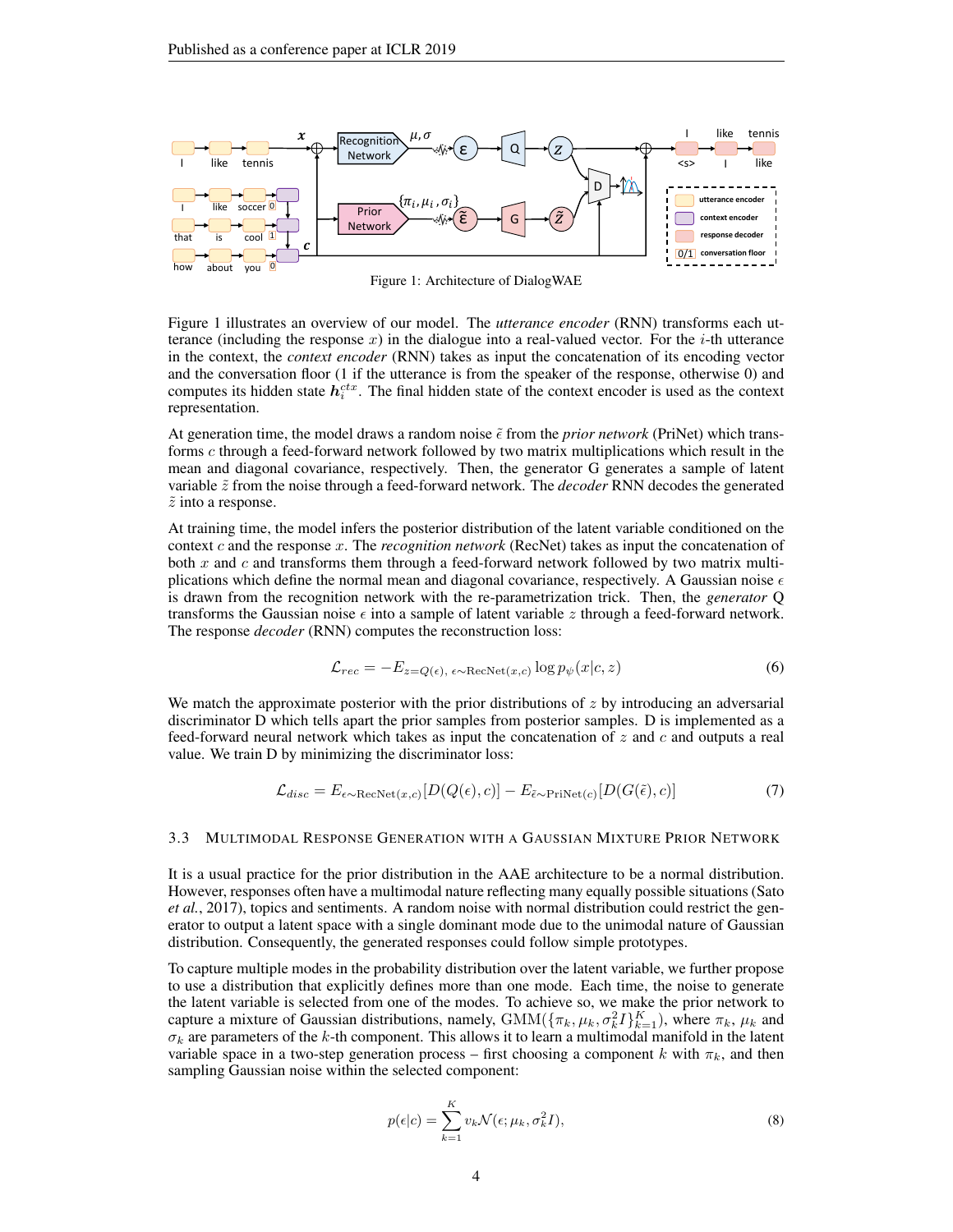Algorithm 1: DialogWAE Training (UEnc: utterance encoder; CEnc: context encoder; RecNet: recognition network; PriNet: prior network; Dec: decoder)  $K=3$ ,  $n_{\text{critic}}=5$  in all experiments

**In:** a dialog corpus  $\mathcal{D} = \{(c_i, x_i)\}_{i=1}^{|\mathcal{D}|}$ , the number of prior modes K, discriminator iterations  $n_{\text{critic}}$ 1 Initialize  $\{\theta_{\text{UEnc}}, \theta_{\text{CEnc}}, \theta_{\text{Privet}}, \theta_{\text{RecNet}}, \theta_Q, \theta_G, \theta_D, \theta_{\text{Dec}}\}$ <sup>2</sup> while *not convergence* do <sup>3</sup> Initialize D 4 | while  $\mathcal D$  has unsampled batches **do**  $\mathfrak{s}$  | Sample a mini-batch of N instances  $\{(x_n, c_n)\}_{n=1}^N$  from  $\mathcal{D}$ 6 Get the representations of context and response  $x_n = \text{UEnc}(x_n)$ ,  $c_n = \text{CEnc}(c_n)$  $\tau$  | Sample  $\epsilon_n$  from RecNet( $x_n, c_n$ ) according to Equation 4 8 | Sample  $\hat{\epsilon}_n$  from PriNet( $c_n$ , K) according to Equation 8–10 Generate  $z_n = Q(\epsilon_n)$ ,  $\tilde{z}_n = G(\hat{\epsilon}_n)$ 10 | Update  $\{\theta_Q, \theta_G, \theta_{\text{PriNet}}, \theta_{\text{RecNet}}\}$  by gradient ascent on discriminator loss 11  $\mathcal{L}_{disc} = \frac{1}{N} \sum_{n=1}^{N} D(z_n, c_n) - \frac{1}{N} \sum_{n=1}^{N} D(\tilde{z}_n, c_n)$ 12 **for**  $i \in \{1, \dots, n_{\text{critic}}\}$  do 13 | Repeat 5–9 14 Update  $\theta_D$  by gradient descent on the discriminator loss  $\mathcal{L}_{disc}$  with gradient penalty  $15$  end 16 Update  $\{\theta_{\text{UEnc}}, \theta_{\text{CEnc}}, \theta_{\text{RecNet}}, \theta_Q, \theta_{\text{Dec}}\}$  by gradient descent on the reconstruction loss 17  $\Box$ <br>17  $\Box$ <br> $\mathcal{L}_{rec} = -\frac{1}{N} \sum_{n=1}^{N} \log p(x_n | z_n, c_n)$ <sup>18</sup> end <sup>19</sup> end

where  $v_k \in \Delta^{K-1}$  is a component indicator with class probabilities  $\pi_1, \dots, \pi_K$ ;  $\pi_k$  is the mixture coefficient of the  $k$ -th component of the GMM. They are computed as

$$
\boldsymbol{\pi}_k = \frac{\exp(e_k)}{\sum_{i=1}^K \exp(e_i)}, \text{ where } \begin{bmatrix} e_k \\ \mu_k \\ \log \sigma_k^2 \end{bmatrix} = W_k f_\theta(c) + b_k \tag{9}
$$

Instead of exact sampling, we use Gumbel-Softmax re-parametrization (Kusner and Hernandez- ´ Lobato, 2016) to sample an instance of  $v$ :

$$
v_k = \frac{\exp((e_k + g_k)/\tau)}{\sum_{i=1}^K \exp((e_i + g_i)/\tau)},
$$
\n(10)

where  $g_i$  is a Gumbel noise computed as

 $g_i = -\log(-\log(u_i)), u_i \sim U(0, 1)$ 

and  $\tau \in [0,1]$  is the softmax temperature which is set to 0.1 in all experiments.

We refer to this framework as DialogWAE-GMP. A comparison of performance with different numbers of prior components will be shown in Section 5.1.

#### 3.4 TRAINING

Our model is trained epochwise until a convergence is reached. In each epoch, we train the model iteratively by alternating two phases − an AE phase during which the reconstruction loss of decoded responses is minimized, and a GAN phase which minimizes the Wasserstein distance between the prior and approximate posterior distributions over the latent variables. The detailed procedures are presented in Algorithm 1

## 4 EXPERIMENTAL SETUP

Datasets We evaluate our model on two dialogue datasets, Dailydialog (Li *et al.*, 2017b) and Switchboard (Godfrey and Holliman, 1997), which have been widely used in recent studies (Shen *et al.*, 2018; Zhao *et al.*, 2017). Dailydialog has 13,118 daily conversations for a English learner in a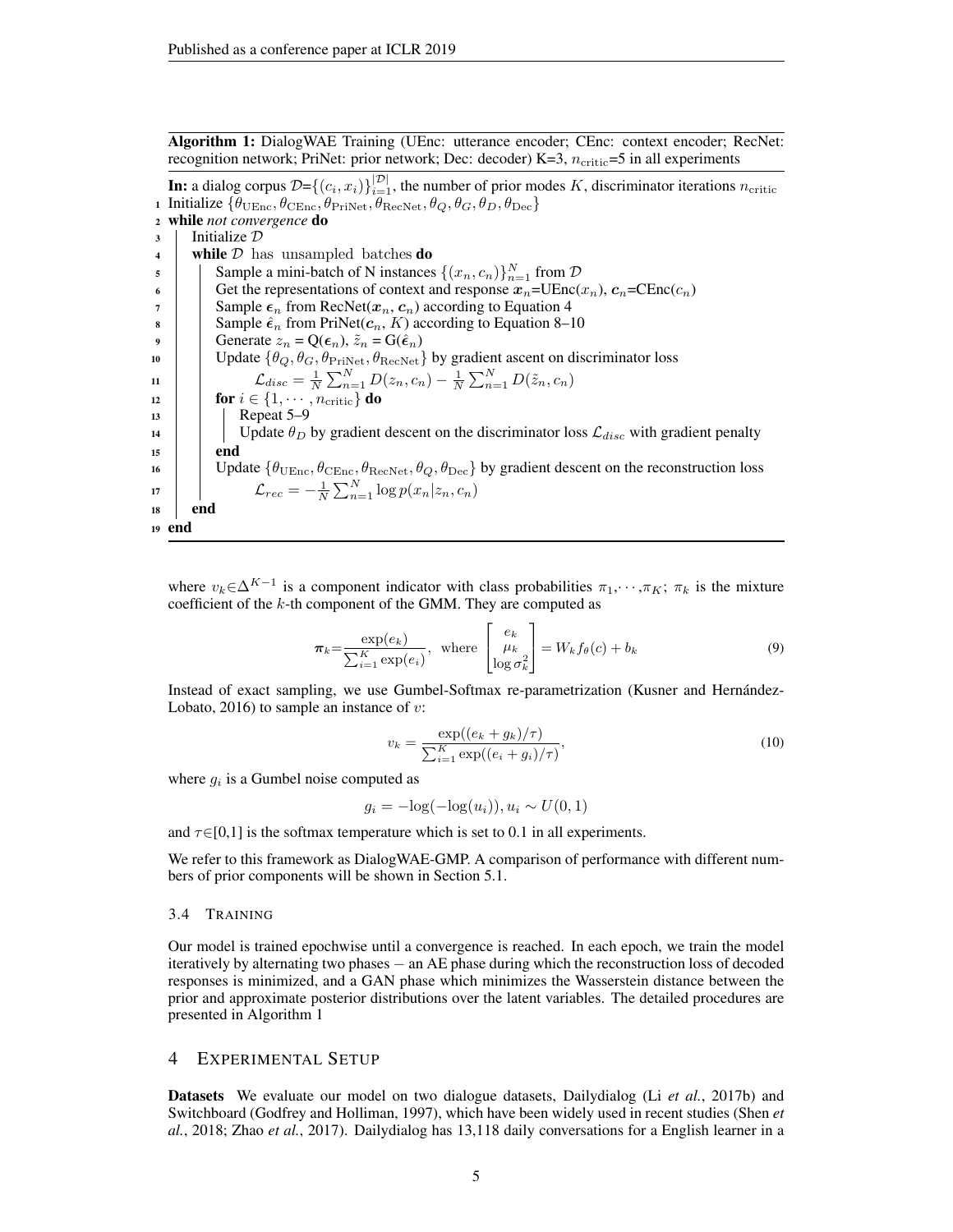daily life. Switchboard contains 2,400 two-way telephone conversations under 70 specified topics. The datasets are separated into training, validation, and test sets with the same ratios as in the baseline papers, that is, 2316:60:62 for Switchboard (Zhao *et al.*, 2017) and 10:1:1 for Dailydialog (Shen *et al.*, 2018), respectively.

Metrics To measure the performance of DialogWAE, we adopted several standard metrics widely used in existing studies: BLEU (Papineni *et al.*, 2002), BOW Embedding (Liu *et al.*, 2016) and distinct (Li *et al.*, 2015). In particular, BLEU measures how much a generated response contains  $n$ -gram overlaps with the reference. We compute BLEU scores for  $n < 4$  using smoothing techniques (smoothing  $7)^2$  (Chen and Cherry, 2014). For each test context, we sample 10 responses from the models and compute their BLEU scores. We define  $n$ -gram precision and  $n$ -gram recall as the average and the maximum score respectively (Zhao *et al.*, 2017).

BOW embedding metric is the cosine similarity of bag-of-words embeddings between the hypothesis and the reference. We use three metrics to compute the word embedding similarity: 1. Greedy: greedily matching words in two utterances based on the cosine similarities between their embeddings, and to average the obtained scores (Rus and Lintean, 2012). 2. Average: cosine similarity between the averaged word embeddings in the two utterances (Mitchell and Lapata, 2008). 3. Extrema: cosine similarity between the largest extreme values among the word embeddings in the two utterances (Forgues *et al.*, 2014). We use Glove vectors (Pennington *et al.*, 2014) as the embeddings which will be discussed later in this section. For each test context, we report the maximum BOW embedding score among the 10 sampled responses.

*Distinct* computes the diversity of the generated responses. *dist-*n is defined as the ratio of unique  $n$ -grams (n=1,2) over all  $n$ -grams in the generated responses. As we sample multiple responses for each test context, we evaluate diversities for both within and among the sampled responses. We define *intra-dist* as the average of distinct values within each sampled response and *inter-dist* as the distinct value among all sampled responses.

Baselines We compare the performance of DialogWAE with seven recently-proposed baselines for dialogue modeling: (i) HRED: a generalized sequence-to-sequence model with hierarchical RNN encoder (Serban *et al.*, 2016), (ii) SeqGAN: a GAN based model for sequence generation (Li *et al.*, 2017a), (iii) CVAE: a conditional VAE model with KL-annealing (Zhao *et al.*, 2017), (iv) CVAE-BOW: a conditional VAE model with a BOW loss (Zhao *et al.*, 2017), (v) CVAE-CO: a collaborative conditional VAE model (Shen *et al.*, 2018), (vi) VHRED: a hierarchical VAE model (Serban *et al.*, 2017), and (vii) VHCR: a hierarchical VAE model with conversation modeling (Park *et al.*, 2018).

Training and Evaluation Details We use the gated recurrent units (GRU) (Cho *et al.*, 2014) for the RNN encoders and decoders. The utterance encoder is a bidirectional GRU with 300 hidden units in each direction. The context encoder and decoder are both GRUs with 300 hidden units. The prior and the recognition networks are both 2-layer feed-forward networks of size 200 with tanh non-linearity. The generators  $Q$  and  $G$  as well as the discriminator  $D$  are 3-layer feed-forward networks with ReLU non-linearity (Nair and Hinton, 2010) and hidden sizes of 200, 200 and 400, respectively. The dimension of a latent variable  $z$  is set to 200. The initial weights for all fully connected layers are sampled from a uniform distribution [-0.02, 0.02]. The gradient penalty is used when training D (Gulrajani *et al.*, 2017) and its hyper-parameter  $\lambda$  is set to 10. We set the vocabulary size to 10,000 and define all the out-of-vocabulary words to a special token  $\langle$ unk $\rangle$ . The word embedding size is 200 and initialized with Glove vectors pre-trained on Twitter (Pennington *et al.*, 2014). The size of context window is set to 10 with a maximum utterance length of 40. We sample responses with greedy decoding so that the randomness entirely come from the latent variables. The baselines were implemented with the same set of hyper-parameters. All the models are implemented with Pytorch  $0.4.0<sup>3</sup>$ , and fine-tuned with NAVER Smart Machine Learning (NSML) platform (Sung *et al.*, 2017; Kim *et al.*, 2018).

The models are trained with mini-batches containing 32 examples each in an end-to-end manner. In the AE phase, the models are trained by SGD with an initial learning rate of 1.0 and gradient clipping at 1 (Pascanu *et al.*, 2013). We decay the learning rate by 40% every 10th epoch. In the GAN phase, the models are updated using RMSprop (Tieleman and Hinton) with fixed learning rates of  $5\times10^{-5}$ 

<sup>2</sup>https://www.nltk.org/\_modules/nltk/translate/bleu\_score.html

<sup>3</sup>https://pytorch.org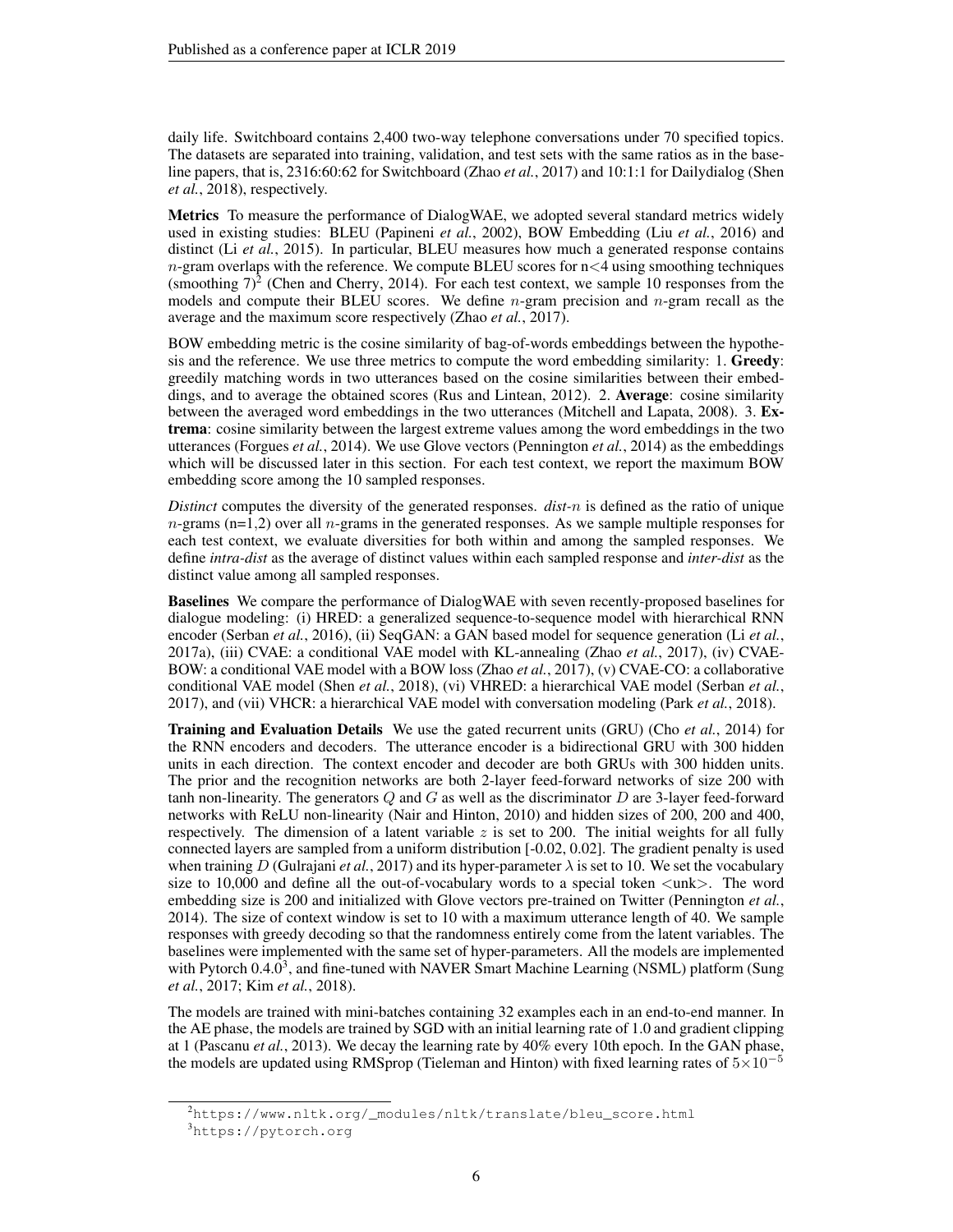| Model           | <b>BLEU</b> |   | <b>BOW Embedding</b>    |                   | intra-dist        | inter-dist        | L               |                 |      |
|-----------------|-------------|---|-------------------------|-------------------|-------------------|-------------------|-----------------|-----------------|------|
|                 | R           | P | F1                      | A                 | E                 | G                 | $dist-1 dist-2$ | $dist-1 dist-2$ |      |
| <b>HRED</b>     |             |   | $0.262$ $0.262$ $0.262$ |                   | 0.820 0.537 0.832 |                   | 0.813 0.452     | 0.081 0.045     | 12.1 |
| SeqGAN          |             |   | $0.282$ $0.282$ $0.282$ | 0.817 0.515 0.748 |                   |                   | 0.705 0.521     | $0.070$ $0.052$ | 17.2 |
| <b>CVAE</b>     |             |   | 0.295 0.258 0.275       |                   |                   | 0.836 0.572 0.846 | 0.803 0.415     | $0.112$ $0.102$ | 12.4 |
| <b>CVAE-BOW</b> |             |   | 0.298 0.272 0.284       |                   | 0.828 0.555 0.840 |                   | 0.819 0.493     | 0.107 0.099     | 12.5 |
| CVAE-CO         |             |   | 0.299 0.269 0.283       |                   | 0.839 0.557 0.855 |                   | 0.863 0.581     | $0.111$ $0.110$ | 10.3 |
| <b>VHRED</b>    |             |   | 0.253 0.231 0.242       |                   | 0.810 0.531 0.844 |                   | 0.881 0.522     | $0.110$ $0.092$ | 8.74 |
| <b>VHCR</b>     |             |   | 0.276 0.234 0.254       |                   | 0.826 0.546 0.851 |                   | 0.877 0.536     | 0.130 0.131     | 9.29 |
| DialogWAE       |             |   | 0.394 0.254 0.309       | 0.897             | 0.627 0.887       |                   | 0.713 0.651     | $0.245$ $0.413$ | 15.5 |
| DialogWAE-GMP   |             |   | $0.420$ 0.258 0.319     | 0.925 0.661 0.894 |                   |                   | 0.713 0.671     | 0.333 0.555     | 15.2 |

Table 1: Performance comparison on the SwitchBoard dataset (P: n-gram precision, R: n-gram recall, A: Average, E: Extrema, G: Greedy, L: average length)

Table 2: Performance comparison on the DailyDialog dataset (P: n-gram precision, R: n-gram recall, A: Average, E: Extrema, G: Greedy, L: average response length)

| Model            | <b>BLEU</b>             | <b>BOW Embedding</b> | intra-dist      | inter-dist               |      |
|------------------|-------------------------|----------------------|-----------------|--------------------------|------|
|                  | F1<br>р                 | Е<br>G<br>А          | $dist-1$ dist-2 | $dist-1$ dist-2          |      |
| <b>HRED</b>      | 0.232 0.232 0.232       | 0.915 0.511 0.798    | 0.935 0.969     | 0.097<br>0.093           | 10.1 |
| SeqGAN           | 0.270 0.270 0.270       | 0.907 0.495 0.774    | $0.747$ $0.806$ | 0.075<br>0.081           | 15.1 |
| <b>CVAE</b>      | $0.265$ $0.222$ $0.242$ | 0.923 0.543 0.811    | 0.938 0.973     | $0.177$ $0.222$          | 10.0 |
| <b>CVAE-BOW</b>  | 0.256 0.224 0.239       | 0.923 0.540 0.812    | 0.947 0.976     | $0.165$ 0.206            | 9.8  |
| CVAE-CO          | 0.259 0.244 0.251       | 0.914 0.530 0.818    | 0.821 0.911     | $0.106$ $0.126$          | 11.2 |
| <b>VHRED</b>     | $0.271$ $0.260$ $0.265$ | 0.892 0.507 0.786    | 0.633 0.771     | 0.071 0.089              | 12.7 |
| <b>VHCR</b>      | 0.289 0.266 0.277       | 0.925 0.525 0.798    | 0.768 0.814     | $0.105$ 0.129            | 16.9 |
| <b>DialogWAE</b> | 0.341 0.278 0.306       | 0.948 0.578 0.846    | 0.830 0.940     | $\overline{0.327}$ 0.583 | 18.5 |
| DialogWAE-GMP    | 0.372 0.286 0.323       | 0.952 0.591 0.853    | 0.754 0.892     | 0.313 0.597              | 24.1 |

and  $1 \times 10^{-5}$  for the generator and the discriminator, respectively. We tune the hyper-parameters on the validation set and measure the performance on the test set.

## 5 EXPERIMENTAL RESULTS

## 5.1 QUANTITATIVE ANALYSIS

Tables 1 and 2 show the performance of DialogWAE and baselines on the two datasets. DialogWAE outperforms the baselines in the majority of the experiments. In terms of BLEU scores, Dialog-WAE (with a Gaussian mixture prior network) generates more relevant responses, with the average recall of 42.0% and 37.2% on both of the datasets. These are significantly higher than those of the CVAE baselines (29.9% and 26.5%). We observe a similar trend to the BOW embedding metrics.

DialogWAE generates more diverse responses than the baselines do. The *inter-dist* scores are significantly higher than those of the baseline models. This indicates the sampled responses contain more distinct  $n$ -grams. DialogWAE does not show better intra-distinct scores. We conjecture that this is due to the relatively long responses generated by the DialogWAE as shown in the last columns of both tables. It is highly unlikely for there to be many repeated n-grams in a short response.

We further investigate the effects of the number of prior components  $(K)$ . Figure 2 shows the performance of DialogWAE-GMP with respect to the number of prior components  $K$ . We vary  $K$ from 1 to 9. As shown in the results, in most cases, the performance increases with  $K$  and decreases once  $K$  reaches a certain threshold, for example, three. The optimal  $K$  on both of the datasets was around 3. We attribute this degradation to training difficulty of a mixture density network and the lack of appropriate regularization, which is left for future investigation.

## 5.2 QUALITATIVE ANALYSIS

Table 3 presents examples of responses generated by the models on the DailyDialog dataset. Due to the space limitation, we report the results of CVAE-CO and DialogWAE-GMP, which are the representative models among the baselines and the proposed models. For each context in the test set, we show three samples of generated responses from each model. As we expected, DialogWAE generates more coherent and diverse responses that cover multiple plausible aspects. Furthermore,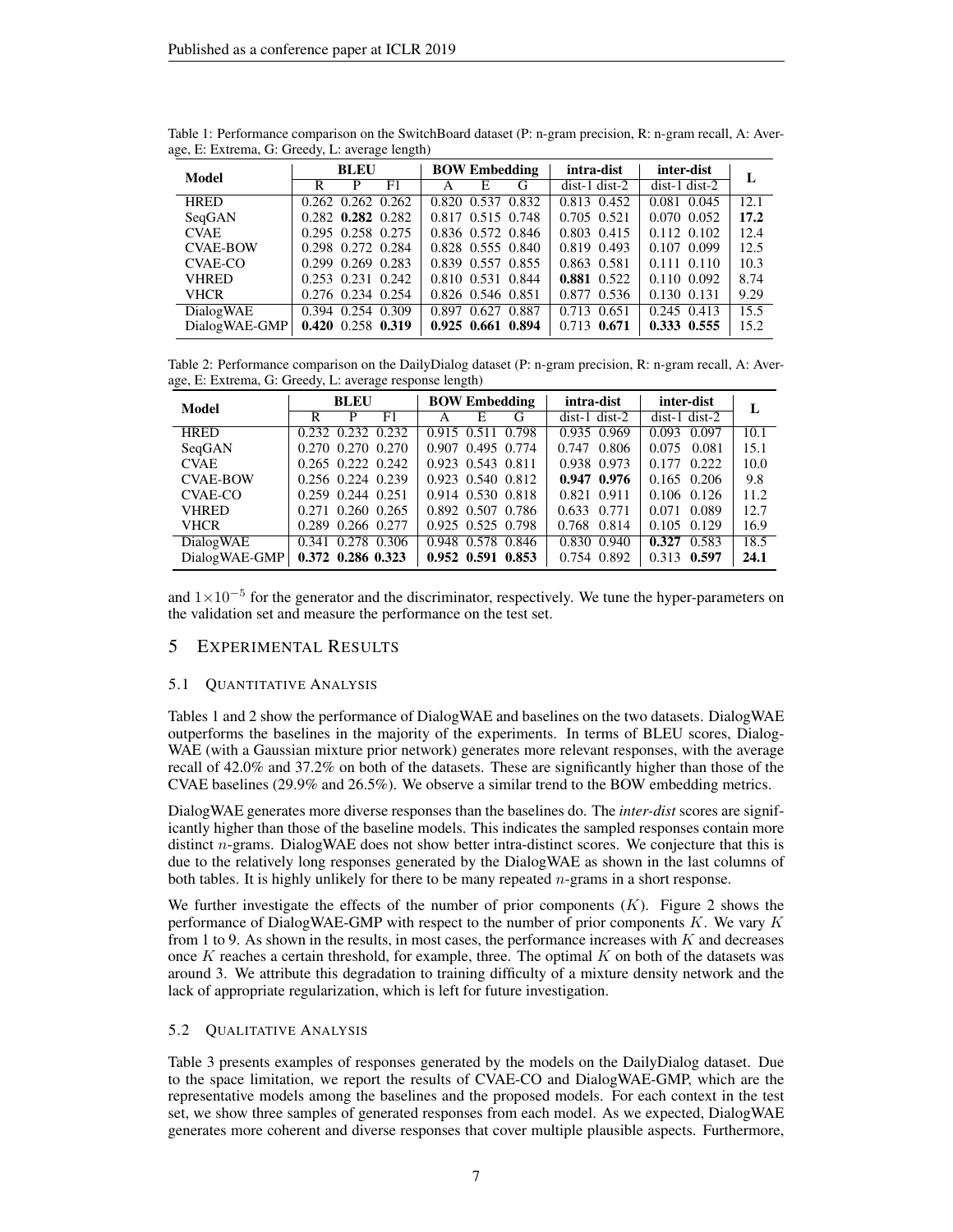

(b) Performance on the DailyDial dataset Figure 2: Performance with respect to the number of prior components

Table 3: Examples of context-response pairs for the neural network models.  $\text{\_eoul}\_$ indicates a change of turn. 'Eg.i' means the i-th example.

| <b>Context</b>                | <b>Examples of Generated Responses</b> |                                                                                        |  |  |  |
|-------------------------------|----------------------------------------|----------------------------------------------------------------------------------------|--|--|--|
|                               | <b>CVAE-CO</b>                         | DialogWAE-GMP                                                                          |  |  |  |
| thank your for calling        |                                        | Eg.1: i'm afraid i can't find it. Eg.1: i'd like to make a reservation for you, please |  |  |  |
| world airline, what can       | <b>Eg.2:</b> what's the matter?        | <b>Eg.2</b> : do you know where i can get to get?                                      |  |  |  |
| I do for you? $\_\text{eoul}$ | Eg.3: hi, this is my first time.       | Eg.3: can you tell me the way to the station?                                          |  |  |  |
| how much is the rent?         | Eg.1: how much is the rent?            | Eg.1: no problem. i'll take it.                                                        |  |  |  |
| eou the rent is               | Eg.2: how much is the rent?            | Eg.2: this one is $$1.50.50,000$ yuan per month.                                       |  |  |  |
| $$1500$ per month.            | <b>Eg.3</b> : what is the difference?  | <b>Eg.3</b> : that sounds like a good idea.                                            |  |  |  |
| guess who i saw just now      | Eg.1: yes, he is.                      | <b>Eg.1</b> : it is my favorite.                                                       |  |  |  |
| $?$ $\_eou$ who? $\_eou$      | Eg.2: yes, he is                       | Eg.2: no, but i didn't think he was able to                                            |  |  |  |
| john smith. _eou_ that        | Eg.3: yes, he is.                      | get married, i had no idea to get her.                                                 |  |  |  |
| bad egg who took the low      |                                        | <b>Eg.3</b> : this is not, but it's not that bad.                                      |  |  |  |
| road since he was a boy.      |                                        | it's just a little bit, but it's not too bad.                                          |  |  |  |

we notice that the generated response is long and exhibits informative content. By contrast, the responses generated by the baseline model exhibit relatively limited variations. Although the responses show some variants in contents, most of them share a similar prefix such as *"how much"*.

We further investigate the interpretability of Gaussian components in the prior network, that is, what each Gaussian model has captured before generation. We pick a dialogue context "I'd like to invite you to dinner tonight, do you have time?" which is also used in (Shen *et al.*, 2018) for analysis and generate five responses for each Gaussian component. As shown in Table 4, different

Table 4: Examples of generated responses for each Gaussian component. 'Eg.i' means the i-th example.

| <b>Context</b> | I would like to invite you to dinner tonight, do you have time? |                                                                     |                                        |  |  |  |  |
|----------------|-----------------------------------------------------------------|---------------------------------------------------------------------|----------------------------------------|--|--|--|--|
|                | Component 1                                                     | Component 2                                                         | Component 3                            |  |  |  |  |
|                | <b>Eg.1:</b> Yes, I'd like to go with                           | Eg.1: I'm not sure.                                                 | Eg.1: Of course I'm not sure.          |  |  |  |  |
|                | vou.                                                            | Eg.2: I'm not sure. What's the                                      | What's the problem?                    |  |  |  |  |
| <b>Replies</b> | Eg.2: My pleasure.                                              | problem?                                                            | Eg.2: No, I don't want to go.          |  |  |  |  |
|                | Eg.3: OK, thanks.                                               | Eg.3: I'm sorry to hear that.                                       | <b>Eg.3</b> : I want to go to bed, but |  |  |  |  |
|                | <b>Eg.</b> 4: I don't know what to do                           | What's the problem?                                                 | I'm not sure.                          |  |  |  |  |
|                | <b>Eg.5:</b> Sure. I'd like to go out                           | Eg.4: It's very kind of you, too.                                   | <b>Eg.</b> 4: Of course not. you.      |  |  |  |  |
|                |                                                                 | Eg.5: I have no idea. You have to $\text{Eg.5: Do you want to go?}$ |                                        |  |  |  |  |

Gaussian models generate different types of responses: component 1 expresses a strong will, while component 2 expresses some uncertainty, and component 3 generates strong negative responses. The overlap between components is marginal (around 1/5). The results indicate that the Gaussian mixture prior network can successfully capture the multimodal distribution of the responses.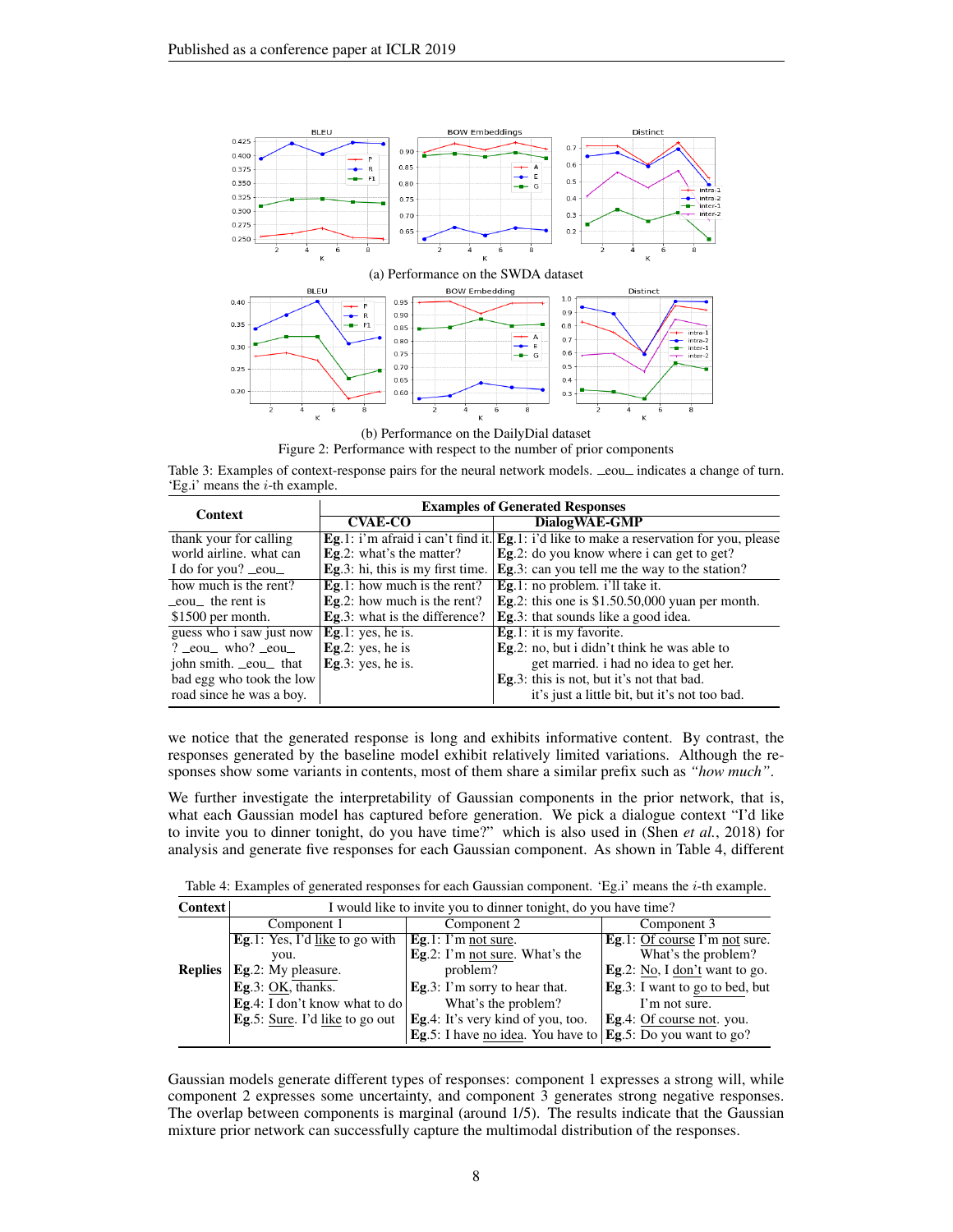To validate the previous results, we further conduct a human evaluation with Amazon Mechanical Turk. We randomly selected 50 dialogues from the test set of DailyDialog. For each dialogue context, we generated 10 responses from each of the four models. Responses for each context were inspected by 5 participants who were asked to choose the model which performs the best in regarding to coherence, diversity and informative while being blind to the underlying algorithms. The average percentages that each model was selected as the best to a specific criterion are shown in Table 5.

| Model         | Coherence | Diversity | Informative |
|---------------|-----------|-----------|-------------|
| CVAE-CO       | $14.4\%$  | $19.2\%$  | 24.8%       |
| <b>VHCR</b>   | 26.8%     | 22.4%     | $20.4\%$    |
| DialogWAE     | 27.6%     | $29.2\%$  | 25.6%       |
| DialogWAE-GMP | $31.6\%$  | $29.2\%$  | $29.6\%$    |

Table 5: Human judgments for models trained on the Dailydialog dataset

The proposed approach clearly outperforms the current state of the art, CVAE-CO and VHCR, by a large margin in terms of all three metrics. This improvement is especially clear when the Gaussian mixture prior was used.

## 6 CONCLUSION

In this paper, we introduced a new approach, named DialogWAE, for dialogue modeling. Different from existing VAE models which impose a simple prior distribution over the latent variables, DialogWAE samples the prior and posterior samples of latent variables by transforming contextdependent Gaussian noise using neural networks, and minimizes the Wasserstein distance between the prior and posterior distributions. Furthermore, we enhance the model with a Gaussian mixture prior network to enrich the latent space. Experiments on two widely used datasets show that our model outperforms state-of-the-art VAE models and generates more coherent, informative and diverse responses.

#### **ACKNOWLEDGMENTS**

This work was supported by the Creative Industrial Technology Development Program (10053249) funded by the Ministry of Trade, Industry and Energy (MOTIE, Korea).

### **REFERENCES**

- Martin Arjovsky, Soumith Chintala, and Leon Bottou. Wasserstein GAN. ´ *arXiv preprint arXiv:1701.07875*, 2017.
- Samuel R Bowman, Gabor Angeli, Christopher Potts, and Christopher D Manning. A large annotated corpus for learning natural language inference. In *Proceedings of the 2015 Conference on Empirical Methods in Natural Language Processing*, pages 632–642, 2015.
- Boxing Chen and Colin Cherry. A systematic comparison of smoothing techniques for sentencelevel BLEU. In *Proceedings of the Ninth Workshop on Statistical Machine Translation*, pages 362–367, 2014.
- Kyunghyun Cho, Bart Van Merriënboer, Çalar Gülçehre, Dzmitry Bahdanau, Fethi Bougares, Holger Schwenk, and Yoshua Bengio. Learning phrase representations using RNN Encoder–Decoder for statistical machine translation. In *Proceedings of the 2014 Conference on Empirical Methods in Natural Language Processing (EMNLP)*, pages 1724–1734, Doha, Qatar, October 2014. Association for Computational Linguistics.
- Gabriel Forgues, Joelle Pineau, Jean-Marie Larchevêque, and Réal Tremblay. Bootstrapping dialog systems with word embeddings. In *NIPS, modern machine learning and natural language processing workshop*, volume 2, 2014.
- John J Godfrey and Edward Holliman. Switchboard-1 release 2. *Linguistic Data Consortium, Philadelphia*, 926:927, 1997.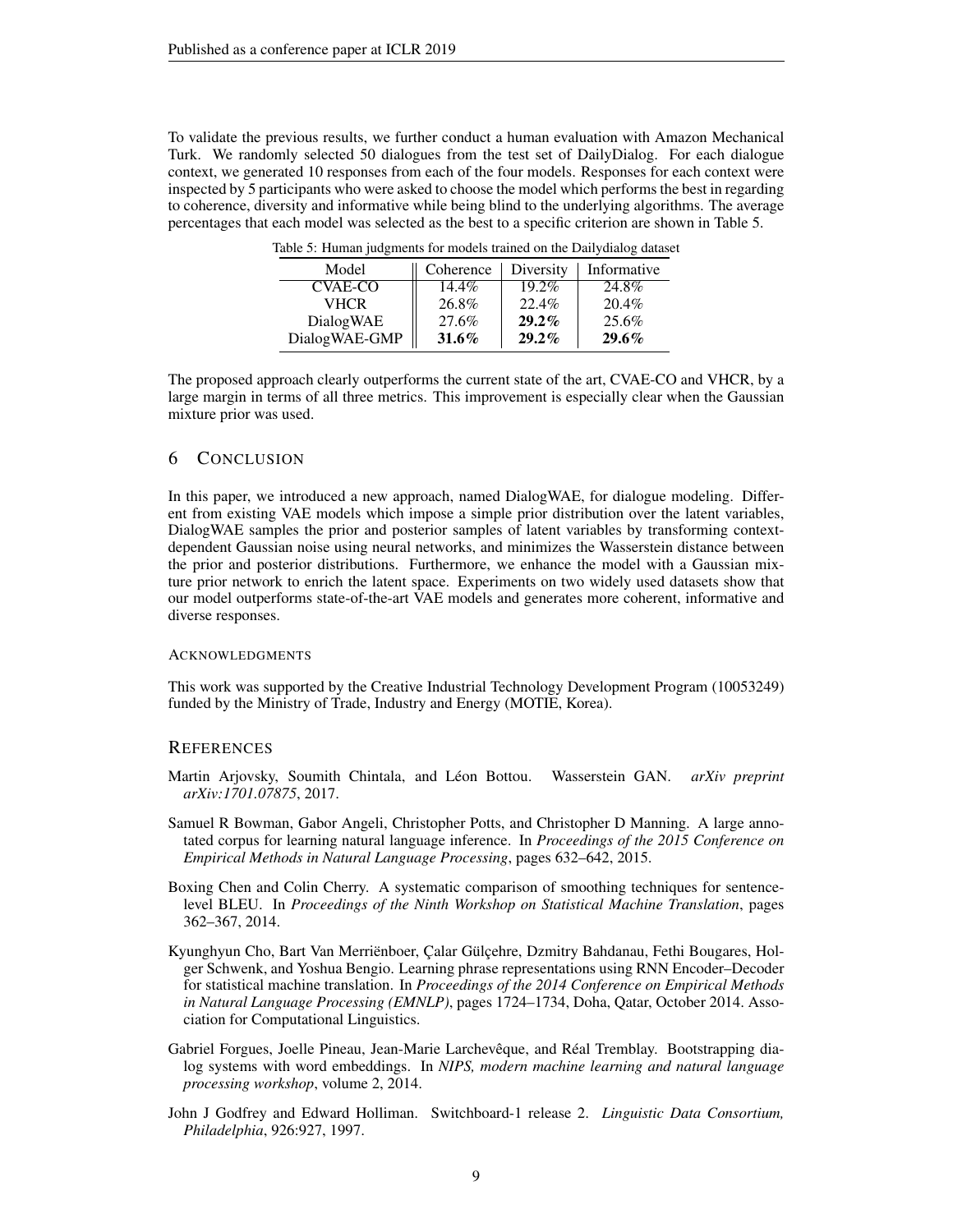- Ian Goodfellow, Jean Pouget-Abadie, Mehdi Mirza, Bing Xu, David Warde-Farley, Sherjil Ozair, Aaron Courville, and Yoshua Bengio. Generative adversarial nets. In *Advances in neural information processing systems*, pages 2672–2680, 2014.
- Prasoon Goyal, Zhiting Hu, Xiaodan Liang, Chenyu Wang, and Eric P Xing. Nonparametric variational auto-encoders for hierarchical representation learning. In *Proceedings of the IEEE Conference on Computer Vision and Pattern Recognition*, pages 5094–5102, 2017.
- Ishaan Gulrajani, Faruk Ahmed, Martin Arjovsky, Vincent Dumoulin, and Aaron C Courville. Improved training of wasserstein GANs. In *Advances in Neural Information Processing Systems*, pages 5769–5779, 2017.
- Hanjoo Kim, Minkyu Kim, Dongjoo Seo, Jinwoong Kim, Heungseok Park, Soeun Park, Hyunwoo Jo, KyungHyun Kim, Youngil Yang, Youngkwan Kim, et al. Nsml: Meet the mlaas platform with a real-world case study. *arXiv preprint arXiv:1810.09957*, 2018.
- Diederik P Kingma and Max Welling. Auto-encoding variational bayes. In *International Conference Learning Representations (ICLR)*, 2014.
- Matt J Kusner and José Miguel Hernández-Lobato. GANs for sequences of discrete elements with the gumbel-softmax distribution. *arXiv preprint arXiv:1611.04051*, 2016.
- Jiwei Li, Michel Galley, Chris Brockett, Jianfeng Gao, and Bill Dolan. A diversity-promoting objective function for neural conversation models. *arXiv preprint arXiv:1510.03055*, 2015.
- Jiwei Li, Will Monroe, Tianlin Shi, Alan Ritter, and Dan Jurafsky. Adversarial learning for neural dialogue generation. *arXiv preprint arXiv:1701.06547*, 2017.
- Yanran Li, Hui Su, Xiaoyu Shen, Wenjie Li, Ziqiang Cao, and Shuzi Niu. DailyDialog: A manually labelled multi-turn dialogue dataset. In *Proceedings of the Eighth International Joint Conference on Natural Language Processing (Volume 1: Long Papers)*, volume 1, pages 986–995, 2017.
- Chia-Wei Liu, Ryan Lowe, Iulian V Serban, Michael Noseworthy, Laurent Charlin, and Joelle Pineau. How not to evaluate your dialogue system: An empirical study of unsupervised evaluation metrics for dialogue response generation. *arXiv preprint arXiv:1603.08023*, 2016.
- Alireza Makhzani, Jonathon Shlens, Navdeep Jaitly, Ian Goodfellow, and Brendan Frey. Adversarial autoencoders. *arXiv preprint arXiv:1511.05644*, 2015.
- Jeff Mitchell and Mirella Lapata. Vector-based models of semantic composition. *proceedings of ACL-08: HLT*, pages 236–244, 2008.
- Vinod Nair and Geoffrey E Hinton. Rectified linear units improve restricted boltzmann machines. In *Proceedings of the 27th international conference on machine learning (ICML-10)*, pages 807– 814, 2010.
- Kishore Papineni, Salim Roukos, Todd Ward, and Wei-Jing Zhu. BLEU: a method for automatic evaluation of machine translation. In *Proceedings of the 40th annual meeting on association for computational linguistics*, pages 311–318. Association for Computational Linguistics, 2002.
- Yookoon Park, Jaemin Cho, and Gunhee Kim. A hierarchical latent structure for variational conversation modeling. *arXiv preprint arXiv:1804.03424*, 2018.
- Razvan Pascanu, Tomas Mikolov, and Yoshua Bengio. On the difficulty of training recurrent neural networks. In *International Conference on Machine Learning*, pages 1310–1318, 2013.
- Jeffrey Pennington, Richard Socher, and Christopher Manning. Glove: Global vectors for word representation. In *Proceedings of the 2014 conference on empirical methods in natural language processing (EMNLP)*, pages 1532–1543, 2014.
- Vasile Rus and Mihai Lintean. A comparison of greedy and optimal assessment of natural language student input using word-to-word similarity metrics. In *Proceedings of the Seventh Workshop on Building Educational Applications Using NLP*, pages 157–162. Association for Computational Linguistics, 2012.